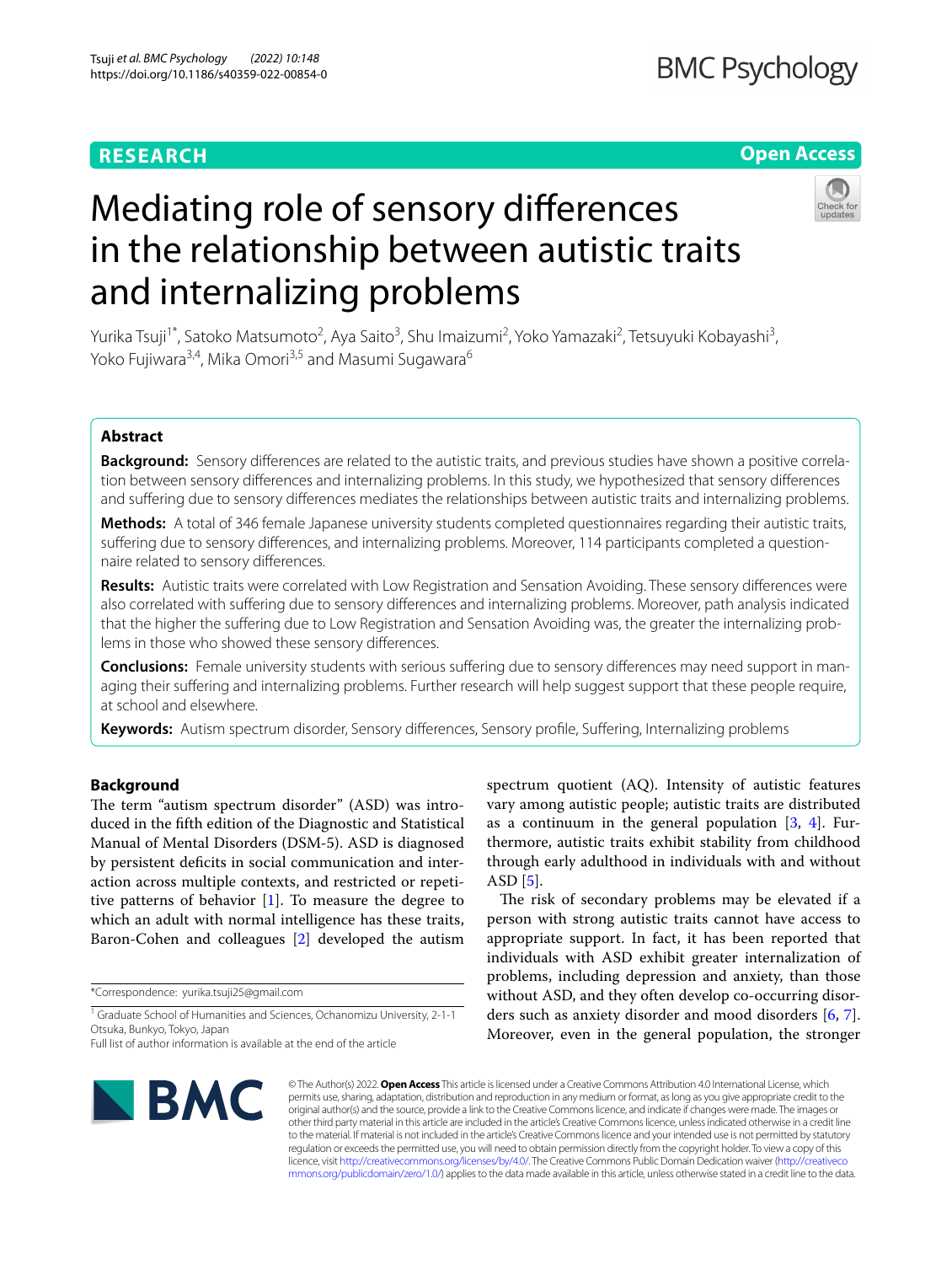an individual's autistic traits were, the greater the internalization of problems. For example, there is a relationship between autistic traits and internalizing problems in general elementary school students  $[4, 8]$  $[4, 8]$  $[4, 8]$  $[4, 8]$ . University students also exhibit a correlation between higher anxiety and more severe autistic traits [\[9](#page-8-8)]. Because individuals with strong autistic traits but no diagnosis of ASD are at high risk of these psychiatric issues, further study on the general population to provide appropriate support is needed [\[4](#page-8-3)]. However, few studies have investigated students in general. Therefore, more detailed research on the relationship between autistic traits and internalizing problems is required.

Particularly in regard to females, studies and support may be needed for individuals who are not diagnosed with ASD but have high autistic traits because there is evidence of a diagnostic bias that girls who meet the criteria for ASD are at risk of not receiving a clinical diagnosis [[10\]](#page-8-9). One reason females are underdiagnosed is masking. For example, it has been reported that in females with ASD, milder repetitive stereotyped behaviors and less severe difficulties at school may lead to under-recognition of ASD [\[11](#page-8-10)]. However, females with ASD need support in regard to diferent aspects because they often show other problems, such as greater internalization of problems and more sensory diferences than males with ASD  $[12]$  $[12]$ . Therefore, although many studies have focused on males, further studies on females are needed to provide the necessary support for females with ASD as well as those with strong autistic traits.

Among autistic traits, sensory diferences have been attracting attention in recent years and were added as a diagnostic criterion of ASD in the DSM-5. They are described as "hyper- or hypo-reactivity to sensory input or unusual interest in sensory aspect of the environment" [[1\]](#page-8-0). Indeed, many empirical studies have found that individuals with ASD have sensory diferences [[13–](#page-8-12)[15](#page-8-13)]. It has been reported that there is no diferentiation by age [\[15](#page-8-13)]. Regarding the general population, it has been reported that people who have not been diagnosed with ASD but have high levels of autistic traits have sensory diferences  $[16, 17]$  $[16, 17]$  $[16, 17]$  $[16, 17]$ . Therefore, even in the general population, individuals with high autistic traits may also have sensory diferences. If autistic traits are related to sensory diferences in the general population, support related to sensory diferences should also be provided to individuals with high autistic traits. However, only a small number of studies have focused on sensory diferences in the general population, and related support is mainly provided to individuals with ASD. Hence, more detailed research is required regarding sensory diferences in this population.

One of the most widely used tools to assess sensory diferences is the Sensory Profle (SP) questionnaire based on Dunn's model [\[18\]](#page-8-16). Dunn proposed that there is an interaction between neuroscience and behavioral concepts. The SP has four quadrants: Low Registration, Sensation Seeking, Sensory Sensitivity, and Sensation Avoiding. Low Registration is a combination of high neurological thresholds and passive behavioral responses while Sensation Seeking is a combination of high neurological thresholds and active behavioral responses. In the case of the other two quadrants, Sensory Sensitivity is a combination of low neurological thresholds and passive behavioral responses while Sensation Avoiding is a combination of low neurological thresholds and active behavioral responses. Some studies using the SP series have suggested that many individuals with ASD demonstrate a variety of sensory patterns and relatively more Low Registration and Sensation Avoiding behaviors [[14,](#page-8-17) [19](#page-8-18)].

Sensory diferences could also be associated with internalizing problems. It was indicated that the higher a person's sensory diferences, the higher the anxiety they experienced, even though most were not diagnosed with ASD [[20\]](#page-8-19). Moreover, there was a signifcant correlation between sensory diferences and depressive symptoms among university students [\[21](#page-8-20)]. Kasahara [\[22](#page-8-21)] pointed out that problems related to sensory diferences are stressful because the distress is not understood by others. Robertson and Simmons [[23](#page-8-22)] claimed that if someone feels negative emotions toward others as a result of uncomfortable sensory experiences, that person may suffer increased anxiety. However, the mechanism of the relationship between sensory diferences and internalizing problems has not been clarified. Therefore, it is necessary to investigate this relationship in more detail. Furthermore, sensory diferences may be particularly distressing in females, because it has been indicated that sensory diferences are higher in females than in males, both for individuals with ASD [\[12\]](#page-8-11) and without [[20\]](#page-8-19). For this reason, it is necessary to further investigate this issue in females.

Regarding the relationship between sensory diferences and internalizing problems, it may be necessary to focus not only on the frequency of responses to sensory experiences that are measured by the SP series but also on the subjective suffering resulting from different responses to daily sensory experiences. Internalization of problems seems to occur when a person possesses autistic traits and also experiences sufering resulting from ASD because this sufering can be associated with depression and anxiety [\[24,](#page-8-23) [25](#page-8-24)]. Similarly, internalization of problems may occur when a person responds atypically to sensory experiences and thus encounters sufering. Many people with strong autistic traits in the general population reported that they had difficulty with sensory stimuli [[23\]](#page-8-22). It was also reported that sensory differences affect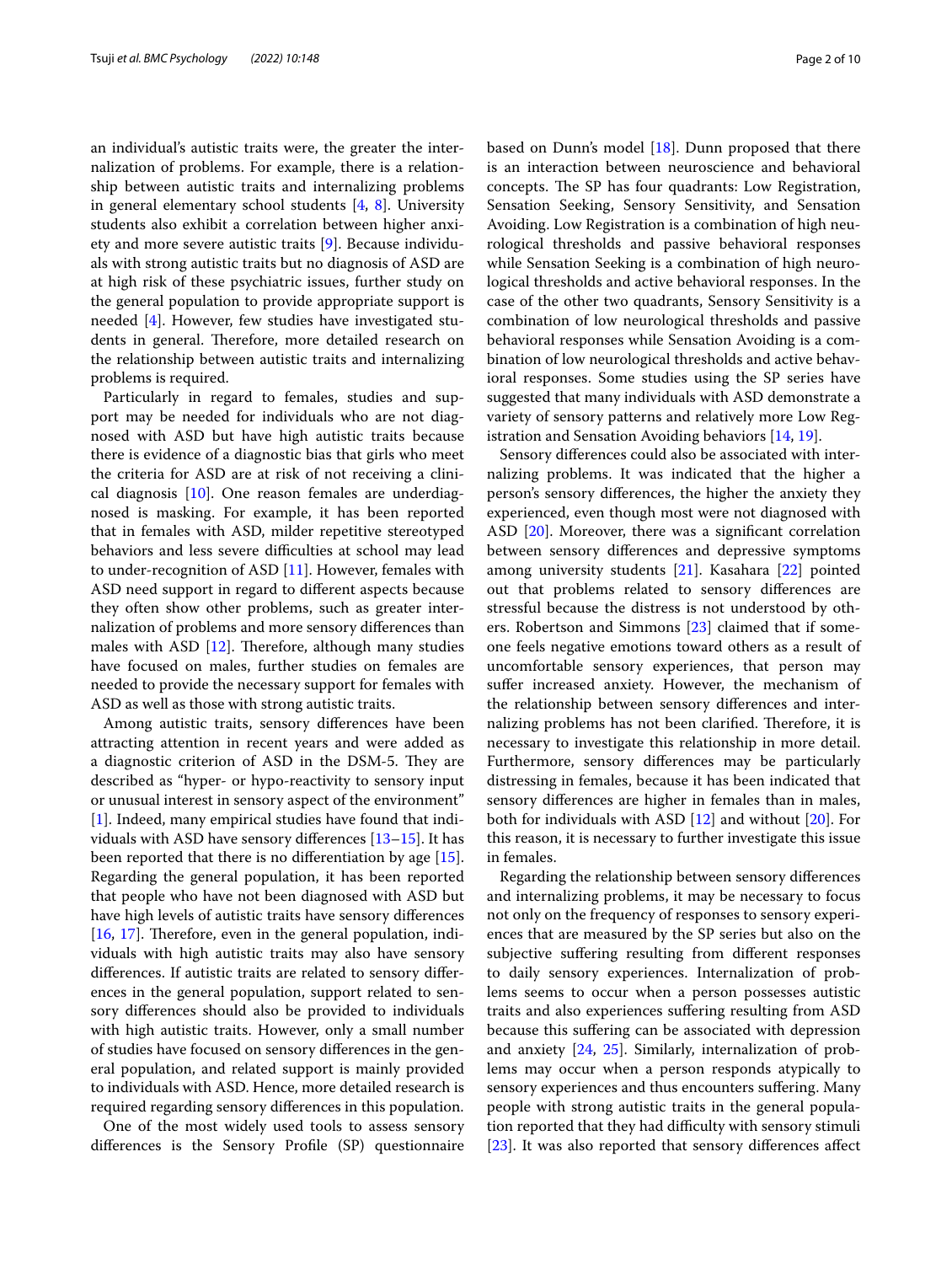autistic students' learning, such as disrupting their concentration [\[26\]](#page-8-25), and autistic children's distress while at school has been shown to be due to sensory symptoms [[27\]](#page-8-26). Thus, suffering due to sensory differences is common in people with ASD and in the general population. This suffering may cause internalizing problems: research has shown that in regard to adolescents with ASD, when students sufer from sensory diferences, they feel anxious and uncomfortable  $[26]$  $[26]$  $[26]$ . Therefore, suffering due to sensory diferences may play an important role in clarifying the relationship between sensory diferences and internalizing problems.

Furthermore, if sufering adversely afects the lives of people with sensory diferences, support based on sufering due to sensory diferences could be useful. In particular, students may need directed support for their sufering because of sensory diferences at school [\[26](#page-8-25)]. Robertson and Simmons [[23\]](#page-8-22) also suggested that adapting educational environments to reduce sensory stressors would beneft everyone and increase inclusiveness because people in the general population, in addition to people with ASD, have suffered due to sensory differences. Therefore, it is necessary to investigate the frequency of such sufering in students to understand when and where support is needed at school.

In the present study, we developed and administered a scale to assess the frequency of sufering due to sensory diferences in daily experiences, especially in university life for students. We studied university students to investigate their subjective sufering at school due to sensory diferences using self-report measures. Furthermore, we tested whether there is a higher internalization of problems with (1) the higher the autistic traits, (2) the higher the sensory diferences, and also (3) the sufering due to sensory diferences in Japanese female university students. To investigate the last aspect, we created a hypothetical model that autistic traits afect sensory differences and sensory diferences afects the internalization of problems indirectly through an sufering due to sensory diferences.

# **Methods**

#### **Participants**

This investigation was included in a health survey conducted at Ochanomizu University, a women's university in Japan. A series of paper-and-pencil questionnaires was distributed to approximately 2000 female university students during their classes, and 346, aged 18–47 (mean age=20.75,  $SD = 2.54$ ), completed them; the questionnaires could be completed at any time and were submitted to collection boxes. Subsequently, 114 of these participants (age  $18-37$ , mean=20.19,  $SD=1.90$ ) also completed another paper-and-pencil series, including the Adult/Adolescent Sensory Profle (AASP), during other classes. We conducted analyses of these participants related to the AASP. Neither series of questionnaires included any questions regarding diagnosis of ASD or other developmental disorders. Participation in the survey was voluntary. Each participant provided written informed consent prior to survey participation. This study was approved by the ethics committee of Ochanomizu University and conducted in accordance with the Declaration of Helsinki.

# **Measures**

- (1) Autistic traits: We used the Japanese version of the short autism spectrum quotient (AQ-10) to measure autistic traits. Allison and colleagues [[28](#page-8-27)] selected 10 items from the original AQ with the greatest discriminatory power and developed the AQ-10. The AQ-10 has adequate validity to measure autistic traits within the general population [[29\]](#page-8-28). We extract these 10 items from the Japanese version of AQ [[30\]](#page-9-0). It is then scored on a four-point Likert scale and is converted to a binary format  $(1=$  definitely agree,  $2=$  slightly agree,  $3=$  slightly disagree, 4=defnitely disagree). Higher scores indicated stronger autistic traits, and the total score of the 10 items was used to indicate the degree of autistic traits. The Cronbach's alpha was 0.69.
- (2) Sensory diferences: AASP is a 60-item self-report questionnaire measuring responses to sensory experiences in daily life [[31\]](#page-9-1). Hagiwara and colleagues [\[32](#page-9-2)] developed the Japanese version of AASP and demonstrated its reliability and validity to be adequate. Participants were instructed to indicate the frequency of their responses to sensory experiences on a five-point Likert scale  $(1=$ almost never,  $2 =$  seldom,  $3 =$  occasionally,  $4 =$  frequently, 5=almost always). Higher scores indicated greater sensory differences. The scores were grouped into four quadrants, each of which included 15 items: Low Registration, Sensation Seeking, Sensory Sensitivity, and Sensation Avoiding. The Cronbach's alphas in the current study were 0.74 for Low Registration, 0.61 for Sensation Seeking, 0.75 for Sensory Sensitivity, and 0.77 for Sensation Avoiding.
- (3) Sufering due to sensory diferences in university: We developed seven items in order to measure the suffering in university life resulting from sensory diferences described in the AASP. For example, the statement "I cannot concentrate on the unsteady or fast moving visual images I see in class" was developed from "I am bothered by unsteady or fast moving visual images in movies or TV" included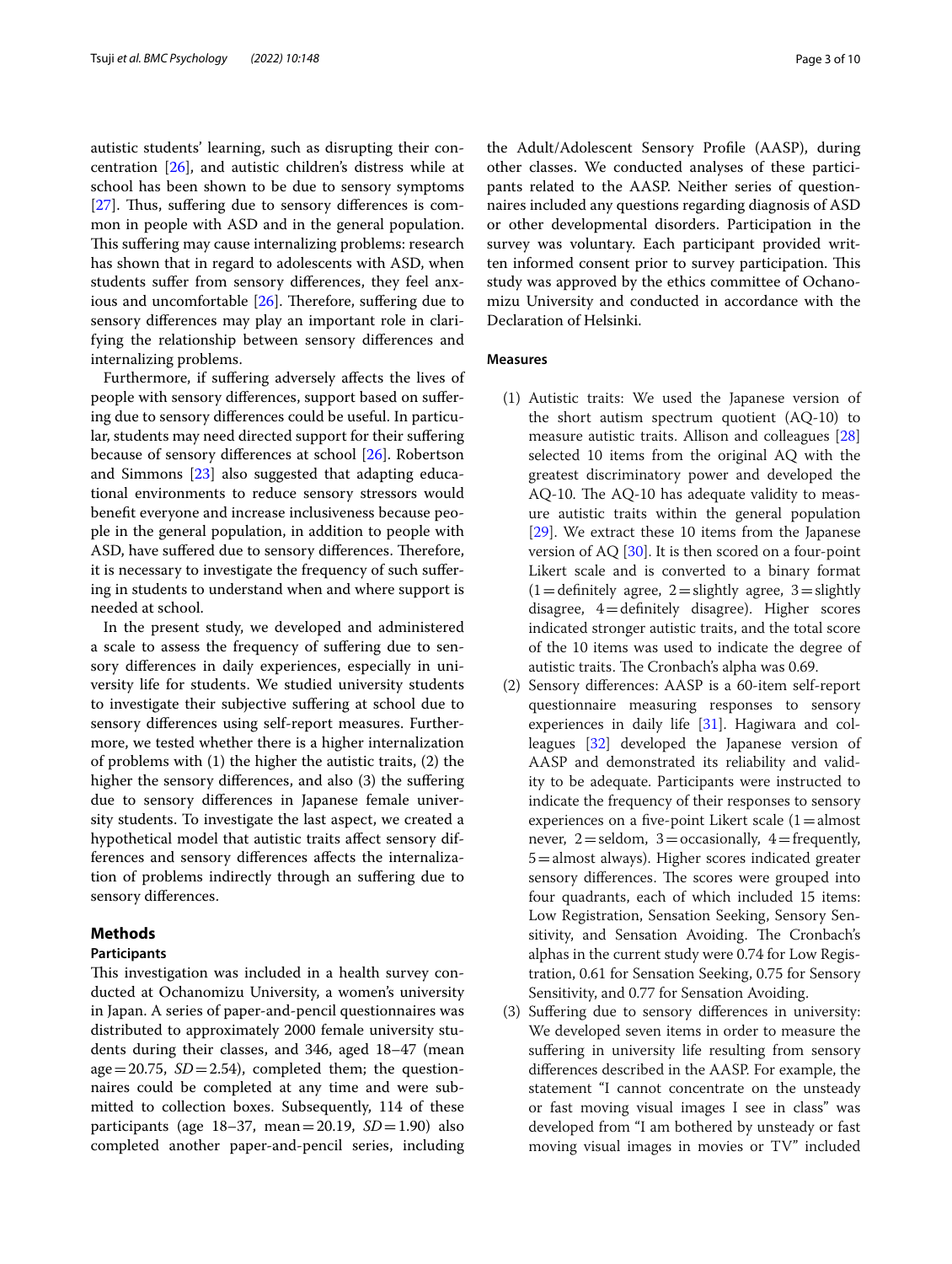in Sensory Sensitivity. Responses were scored on a four-point Likert scale  $(0=$ not applicable/I do not suffer,  $1=I$  suffer a little,  $2=I$  suffer,  $3=I$  suffer a great deal). Although the AASP measures the response frequency to sensory experiences, the scale we developed was intended to assess the subjective suffering that a person experiences (i.e., the extent to which they perceive sufering from a sensory experience). All items were developed from the items included in the Low Registration (2 items), Sensory Sensitivity (3 items), and Sensation Avoiding (2 items) subscales of the AASP. Sensation Seeking in the AASP is constructed by items that seem not to cause sufering, such as 'I like to wear colorful clothing,' and include few items that could cause suffering in university life. Therefore, we did not include these items. Higher scores indicate greater suffering due to sensory differences in university. The questionnaire and its descriptive statistics can be found in Additional File [1](#page-7-0).

(4) Internalizing problems: The Japanese version of the Strength and Difficulties Questionnaire (SDQ) for those aged 18 and over is a 25-item self-report questionnaire [\[33,](#page-9-3) [34\]](#page-9-4). Each of fve subscales includes fve items. We used 2 subscales, emotional symptoms and peer problems to measure the internalization of problems. In this study, the total score of the 10 items was used as the score indicating the intensity of internalizing problems. These subscales are often used to measure internalizing problems, and there is theoretical and preliminary empirical support for combining emotional symptoms and peer problems into an internalizing sub-scale, especially in low-risk samples [\[35\]](#page-9-5). This combined subscale has higher validity and reliability than the emotional symptoms and peer problems subscales [[35](#page-9-5)]. It is scored on a three-point Likert scale (0 = not true, 1 = somewhat true, 2 = certainly true), with higher scores indicating a greater internalization of problems. The Cronbach's alpha in the current study was 0.68.

### **Statistical analysis**

We explored the factor structure of the questionnaire on suffering due to sensory differences at university using confrmatory factor analysis (CFA) and examined the internal consistency of the scale. Furthermore, the frequency and proportion of each statement regarding suffering due to sensory diferences were calculated.

Correlation coefficients were calculated among autistic traits, sensory diferences, sufering due to sensory differences, and internalizing problems. We used the false discovery rate (FDR) correction for multiple correlation testing [[36\]](#page-9-6). Path analysis was used to estimate direct and indirect paths between these variables. We also tested the mediating efects of sufering due to sensory symptoms using 10,000 bootstrap samples in path analysis [\[37\]](#page-9-7).

The levels of fit in the CFA and path analysis were assessed using several indices. Although non-signifcant  $\chi^2$  values provide some evidence of acceptable model ft, the chi-square index is inadequate as a stand-alone fit index  $[38]$  $[38]$ . Therefore, we also examined several other indices. The goodness-of-fit index (GFI), adjusted goodness-of-ft index (AGFI), and comparative ft index (CFI) are typically used to indicate a good ft of the model to the data, with values around  $0.95$  or higher  $[39]$  $[39]$ . Root mean square error of approximation (RMSEA) values lower than 0.08 indicate an acceptable ft [\[40](#page-9-10)].

Data analysis was performed using SPSS 25.0 and Amos 25.0 (IBM Corp., Armonk, New York). The dataset for this analysis is available in the Additional File [3.](#page-7-1)

# **Results**

First, we performed CFA to examine the factor structure of the seven items related to sufering due to sensory differences at university. Because this scale was developed from the items included in the Low Registration, Sensory Sensitivity, and Sensation Avoiding subscales of the AASP, we predicted that the ft of a model that assumes three factors related to each quadrant would be a good ft. Each latent variable consists of two or three indicators. Five students with missing data were excluded from the CFA, and leaving 341 students ultimately included in this analysis. The results of CFA are shown in Fig.  $1$ . Although the model provided a significant  $\chi^2$  value ( $\chi^2$  $(11)=28.20, p=0.00$ , other indices indicated an acceptable fit for the data (GFI=0.98, AGFI=0.95, CFI=0.97,  $RMSEA = 0.07$ ). The Cronbach's alphas were 0.78 for suffering due to Low Registration, 0.44 for Sensory

<span id="page-3-0"></span>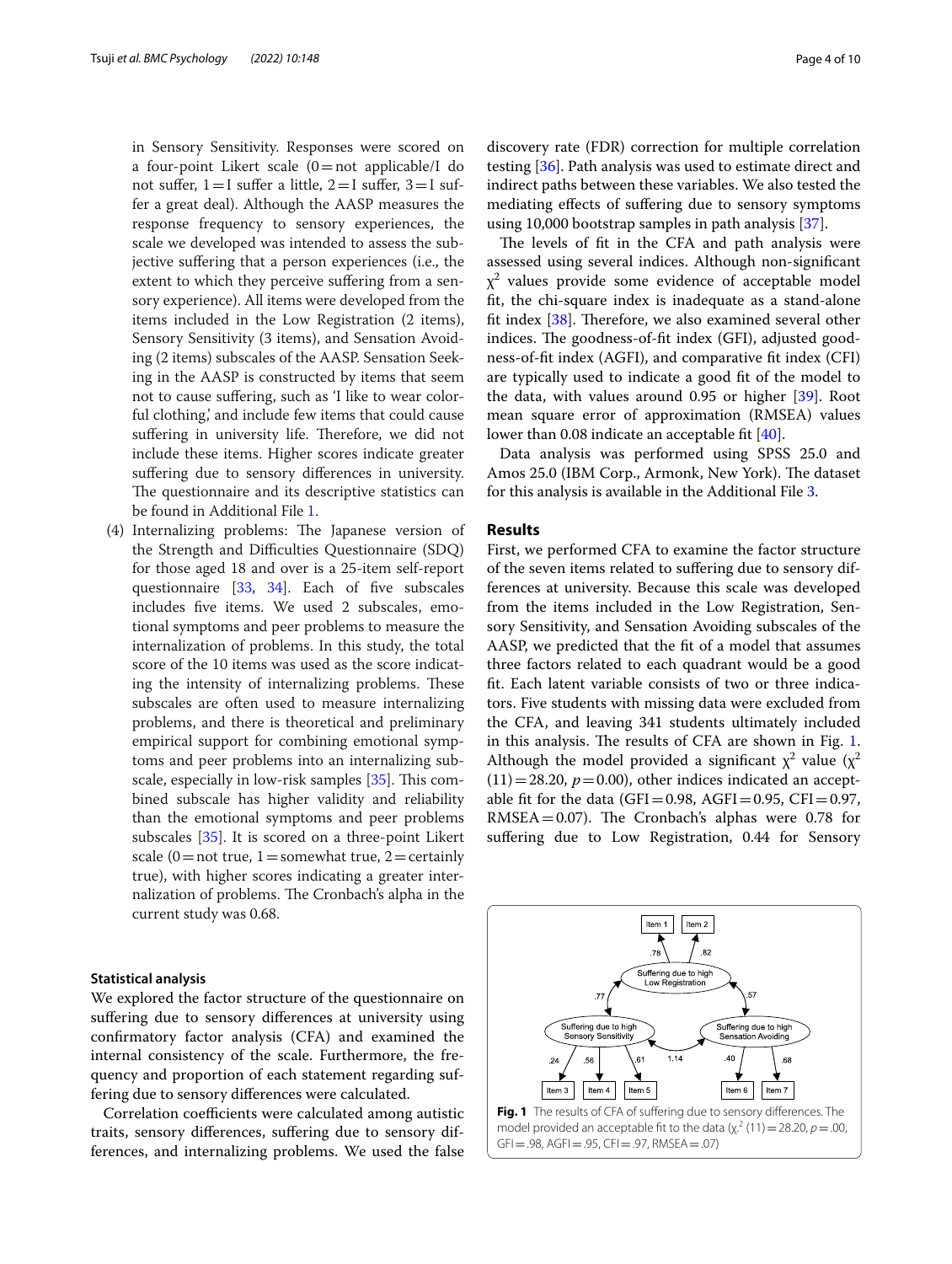Sensitivity, and 0.41 for Sensation Avoiding. Therefore, the total scores for the items of each factor were used in the analysis as a score indicating sufering due to each sensory diferences quadrant.

The frequency and proportion of each statement regarding sufering due to sensory diferences among students  $(n=346)$  were calculated. As a result, the degree of sufering for some items was high, while for others, it was low (the percentages of students who selected from "I suffer a little" to "I suffer a great deal" for each item ranged from 24.6 to 49.4%). For example, "It is distressing to be in a crowded classroom or school cafeteria because I do not like to get too close to others" had a relatively high degree of difficulty; 26.88% of the participants selected "I suffer a little," 13.87% selected "I suffer," and 8.09% selected "I suffer a great deal." For the statement "Sometimes I can't catch what the teacher says during the class," 32.08% of the participants selected "I sufer a little," 11.40% selected "I sufer," and 3.51% selected "I suffer a great deal." In other words, about 50% of the participants selected responses ranging from "I sufer a little" to "I sufer a great deal" for these items. On the other hand, for the statement "I am distracted if there is a lot of noise around, such as in a crowded school cafeteria or in a large classroom before class," 73.70% of the participants selected "not applicable" or "I do not suffer," and few students reported sufering.

Next, the correlation coefficients were calculated between autistic traits, the four quadrants in the AASP, and internalizing problems (Table  $1$ ). The following analyses included 114 students who completed all of the questionnaires, including the AASP. Low Registration, Sensory Sensitivity, and Sensation Avoiding were signifcantly correlated with each other and with internalizing problems. However, Sensation Seeking did not signifcantly correlate with Sensory Sensitivity, Sensation Avoiding, or internalizing problems. Autistic traits were only signifcantly correlated with Low Registration among the four quadrants of the AASP. They also showed a trend toward correlation with Sensation Avoiding. In contrast, Sensation Seeking and Sensory Sensitivity did not correlate with autistic traits. These sensory diferences were not included in the following analyses because this study aimed to investigate the relationship between internalizing problems and sensory diferences related to autistic traits.

Therefore, the total score for Low Registration and Sensation Avoiding was employed as an index, indicating sensory differences related to ASD. This index was signifcantly correlated with autistic traits and internalizing problems, and its internal consistency was sufficiently high (Cronbach's alpha $=0.82$ ). These sensory differences were presumed to cause suffering due to Low Registration and Sensation Avoiding. Hence, the total score for suffering due to Low Registration and Sensation Avoiding was employed as an index indicating sufering due to sensory differences related to ASD. This index had a Cronbach's alpha of 0.64 and was signifcantly correlated with autistic traits and internalizing problems. The correlations among the variables are presented in Table [2.](#page-5-0)

Because this study only used self-report measures, these relationships are vulnerable to correlation infation due to common method variance (CMV). Therefore, we used the marker variable technique to control for the effects of CMV  $[41]$  $[41]$ . Lindell and Whitney  $[41]$  proposed using the following equations to calculate a CMVadjusted correlation,  $r_{Yi,M}$ , and its *t*-statistic:

$$
r_{Yi,M} = (r_{Yi} - r_s)/(1 - r_s)
$$
  

$$
t \text{statistic} = r_{Yi,M} / \sqrt{\left[\left(1 - r_{Yi,M}^2\right)/(n - 3)\right]}
$$

 $r_{Yi}$  is the observed correlation suspected of being contaminated by CMV, and  $r<sub>s</sub>$  is the smallest observed

|                           | <b>Sensory differences</b> |       |      |         |         |       |      |         |      |         |
|---------------------------|----------------------------|-------|------|---------|---------|-------|------|---------|------|---------|
|                           |                            |       | 2    |         | 3       |       | 4    |         | 5    |         |
|                           | r                          | p     | r    | p       | r       | p     | r    | p       | r    | р       |
| 1. Autistic traits        |                            |       |      |         |         |       |      |         |      |         |
| Sensory differences       |                            |       |      |         |         |       |      |         |      |         |
| 2. Low registration       | 0.25                       | 0.015 |      |         |         |       |      |         |      |         |
| 3. Sensory seeking        | $-0.13$                    | 0.215 | 0.23 | 0.022   |         |       |      |         |      |         |
| 4. Sensory sensitivity    | 0.16                       | 0.135 | 0.47 | < 0.001 | 0.07    | 0.514 |      |         |      |         |
| 5. Sensation avoiding     | 0.19                       | 0.070 | .40  | < 0.001 | $-0.05$ | 0.657 | 0.72 | < 0.001 |      |         |
| 6. Internalizing problems | 0.23                       | 0.022 | .36  | < 0.001 | $-0.02$ | 0.797 | 0.46 | < 0.001 | 0.39 | < 0.001 |

<span id="page-4-0"></span>**Table 1** Correlations between autistic traits, sensory diferences and internalizing problems

 $n = 114$ ; *p*-values corrected for false discovery rate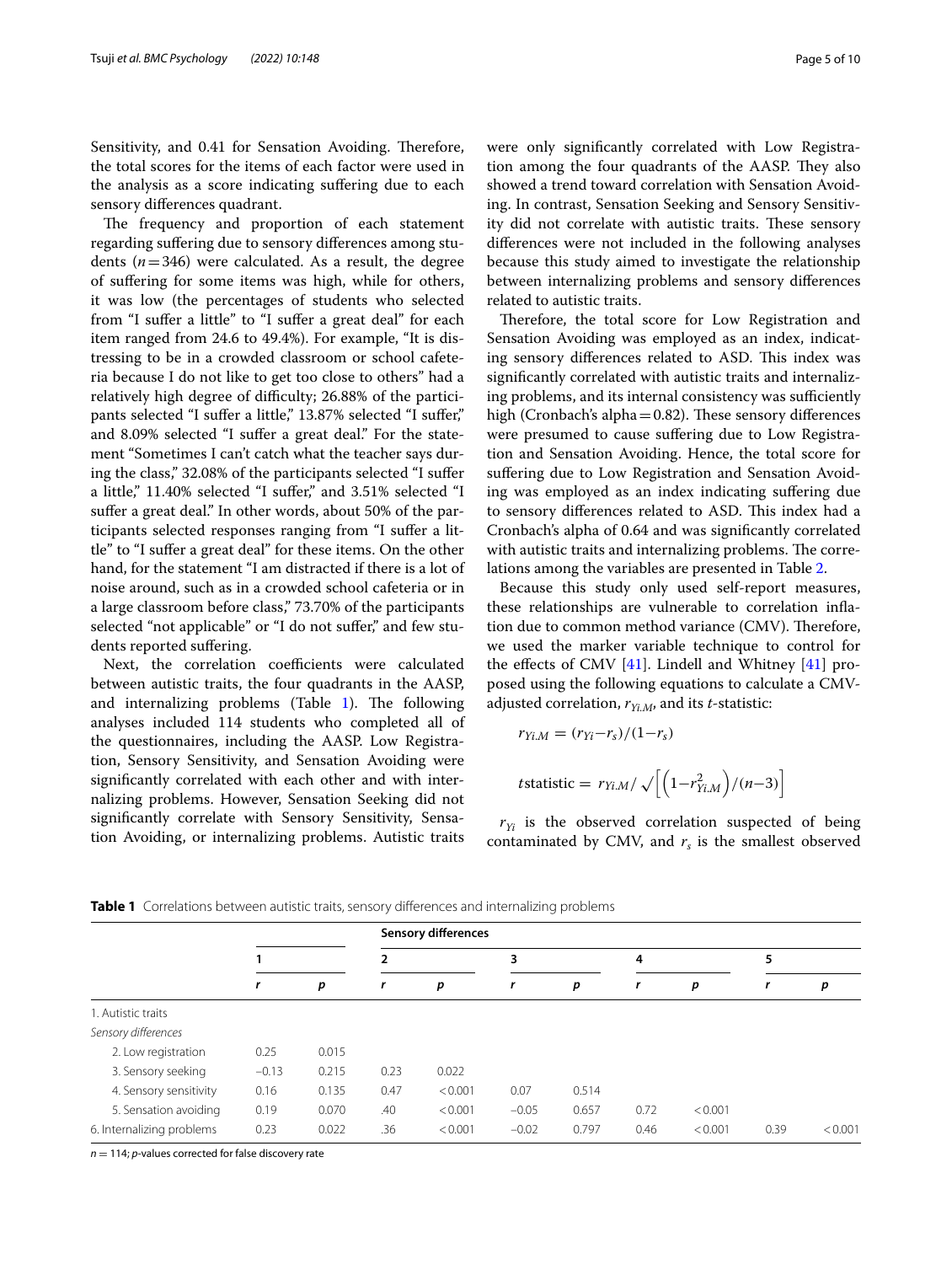|                                              | М     |       |              |         |       | 2    |       | 3    |         | 4    |         |
|----------------------------------------------|-------|-------|--------------|---------|-------|------|-------|------|---------|------|---------|
|                                              |       | SD    |              | r       | р     | r    | р     | r    | р       | r    | p       |
| Age                                          | 20.19 | 1.90  |              |         |       |      |       |      |         |      |         |
| Autistic traits (10-40)                      | 24.17 | 3.85  | FDR adjusted | $-0.06$ | 0.602 |      |       |      |         |      |         |
|                                              |       |       | CMV adjusted |         |       |      |       |      |         |      |         |
| Sensory differences related to ASD (30-150)  | 68.35 | 13.09 | FDR adjusted | $-0.18$ | 0.101 | 0.26 | 0.015 |      |         |      |         |
|                                              |       |       | CMV adjusted |         |       | 0.20 | 0.035 |      |         |      |         |
| Suffering due to sensory differences related | 2.42  | 2.22  | FDR adjusted | 0.01    | 0.882 | 0.22 | 0.033 | 0.50 | < 0.001 |      |         |
| to ASD (0-21)                                |       |       | CMV adjusted |         |       | 0.16 | 0.098 | 0.46 | < 0.001 |      |         |
| Internalizing problems (0-20)                | 11.74 | 3.55  | FDR adjusted | $-0.13$ | 0.220 | 0.23 | 0.025 | 0.44 | < 0.001 | 0.37 | < 0.001 |
|                                              |       |       | CMV adjusted |         |       | 0.17 | 0.066 | 0.40 | < 0.001 | 0.32 | < 0.001 |

<span id="page-5-0"></span>**Table 2** Correlations between age, autistic traits, sensory differences, suffering due to sensory differences, and internalizing problems

 $n = 114$ 

correlation between the substantive variables and the marker variable that is chosen a priori and is expected to be theoretically unrelated to at least one substantive variable. However, if an a priori marker variable is not included, investigators can use the smallest positive correlation in the dataset as an estimate of  $r_{\rm s}$ .

In this study, we used the smallest positive correlation as a marker variable for all of the variables used in Tables [1](#page-4-0) and [2](#page-5-0), excepting age. The CMV-adjusted correlation variables and *p*-values are presented in Table [2](#page-5-0). After adjusting for CMV, correlations between autistic traits and sensory diferences and among sensory diferences, sufering, and internalizing problems remained signifcant. However, correlations between autistic traits and sufering and between autistic traits and internalizing problems were not signifcant *n*=144.

Path analysis was then used to estimate the direct and indirect paths between autistic traits, sensory diferences, sufering due to sensory diferences related to ASD, and internalizing problems. In the path analysis, 105 participants with no missing values were included in the analysis. The score of the sensory differences related to ASD was used as the score indicating the sensory diferences, and the score of sufering due to sensory diferences related to ASD were used as a score indicating sufering due to sensory differences. The results of the path analy-sis are shown in Fig. [2](#page-5-1). The path analysis model provided a good fit to the data  $(\chi^2 \ (2)=2.57, p=0.28, \text{ GFI}=0.99,$  $AGFI = 0.94$ ,  $CFI = 0.99$ ,  $RMSEA = 0.05$ ). This result indicates that the greater the sufering due to sensory diferences is, the greater the internalization of problems in those who score higher on sensory diferences related to ASD. We further examined whether sufering due to sensory diferences mediated the efect of sensory differences on internalizing problems. The indirect effect (0.11) was smaller than the direct efect (0.33). However,



<span id="page-5-1"></span>the 95% confdence interval of the indirect efect based on 10,000 bootstrap samples ranged from 0.02 to 0.25, suggesting that the indirect efect was signifcant.

# **Discussion**

In this study, we developed a scale to measure sufering due to sensory diferences and investigated the relationship among autistic traits, sensory diferences, sufering due to sensory diferences, and internalizing problems. Only Low Registration and Sensation Avoiding were correlated with autistic traits, and they also correlated with suffering due to sensory differences and internalizing problems. Path analysis revealed that sufering due to sensory diferences related to ASD signifcantly mediated the relationship between sensory diferences related to ASD and internalizing problems.

Some studies have reported that many individuals with ASD showed particularly Low Registration and Sensation Avoiding  $[14, 19]$  $[14, 19]$  $[14, 19]$  $[14, 19]$ . This study also indicated that autistic traits were signifcantly positively correlated with the total score of Low Registration and Sensation Avoiding in healthy individuals. Since some studies have indicated that sensory diferences are related to other developmental disorders and other mental disorders [[42](#page-9-12)[–44](#page-9-13)], it is also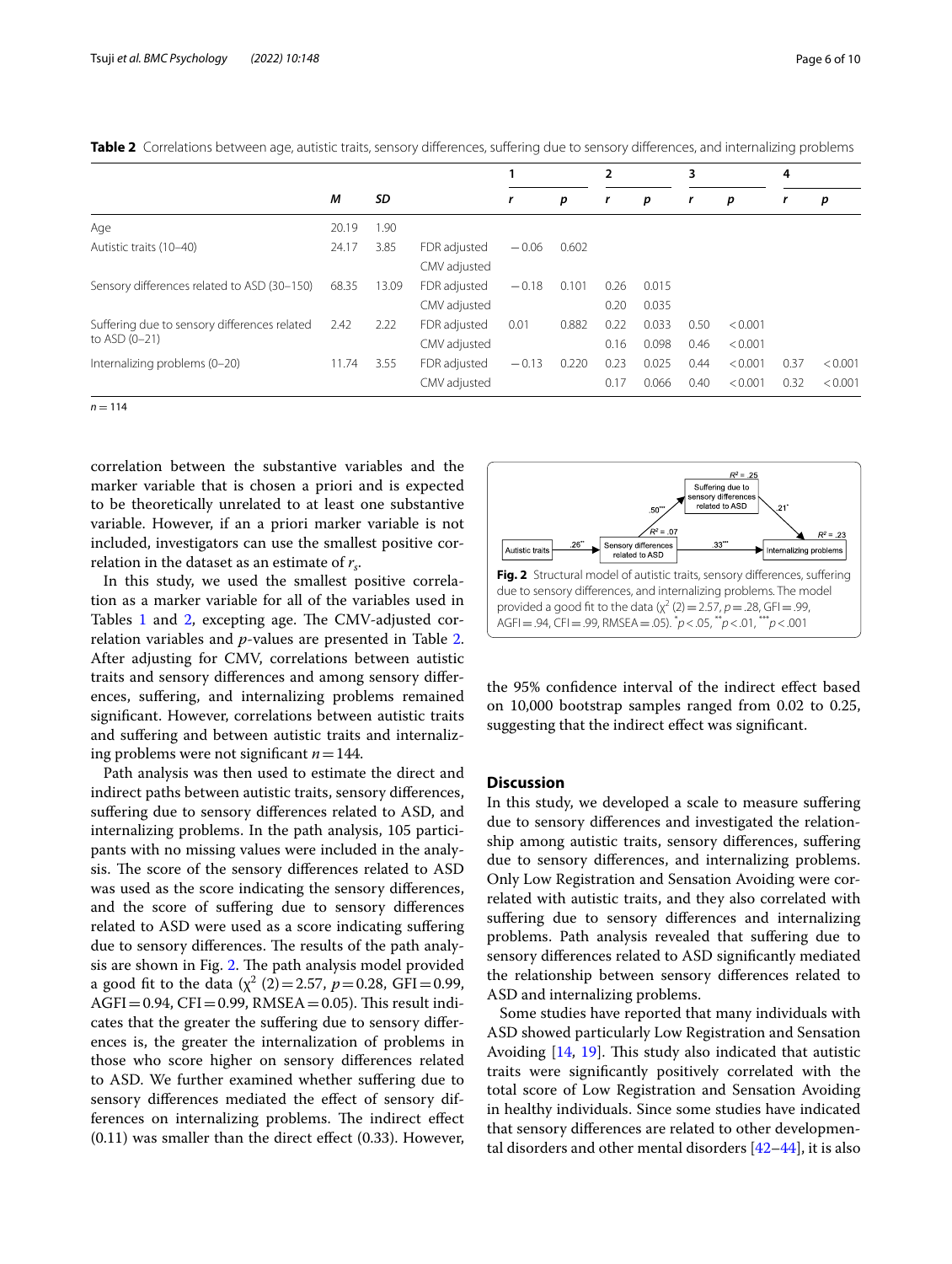necessary to investigate the relationship between sensory diferences and conditions other than ASD.

There was a significant positive correlation between autistic traits and internalizing problems, which is consistent with previous studies on the general population  $[4, 8]$  $[4, 8]$  $[4, 8]$ . This result supported the hypothesis that the higher the indication of autistic traits, the greater the internalization of problems.

Regarding the relationship between sensory diferences and internalizing problems, previous studies using the AASP showed that total score was associated with anxiety [\[20](#page-8-19)], and that there were correlations between the total score of Sensory Sensitivity and Sensation Avoiding, and anxiety, as well as between Low Registration and symptoms of depression in adolescents [\[45](#page-9-14)]. We also found signifcant positive correlations between internalizing problems and Low Registration, Sensory Sensitivity, and Sensation Avoiding. Our result coincides with the study of Pfeifer and colleagues [\[45\]](#page-9-14), where Sensation Seeking was not highly correlated with internalizing problems. Because in the AASP, Sensation Seeking included few items that asked about experiences that are likely to cause suffering in daily life, that our study found no correlation between Sensation Seeking and internalizing problems was expected. Hence, our hypothesis (i.e., the higher the sensory diferences, the higher the internalization of problems) was supported for Low Registration, Sensory Sensitivity, and Sensation Avoiding.

The results of path analysis indicated that the higher the sufering due to sensory diferences, the greater the internalization of problems is in those who scored high on Low Registration and Sensation Avoiding. Previous studies have indicated that sensory diferences correlate with internalizing problems in the general population [[20,](#page-8-19) [21](#page-8-20)] but have not revealed the relationship between suffering due to sensory differences and these variables. However, this study indicates that suffering due to sensory diferences signifcantly mediates the relationship between sensory diferences and internalizing problems. As the hypothesis was supported, the higher the sufering due to sensory diferences is, the greater the internalization of problems, consisting of emotional symptoms and peer problems. Therefore, suffering due to sensory diferences is related to anxiety and depression. Moreover, students who experience suffering may have difficulty building a relationship with their peers at university because they have difficulty following the classes. As previously mentioned, sufering due to sensory diferences can create obstacles when taking classes, causing stress at university. However, the teaching staf and fellow students at the university may not notice this sufering in class participants. At present, there is little individual support and class styles are diverse. Therefore, it is necessary to determine and provide adequate support for such students.

In this study, we have shown that university students can need support when they have sufering due to sensory diferences. Because there were signifcant positive correlations between internalizing problems and Low Registration, Sensory Sensitivity, and Sensation Avoiding in this study, supports can be needed for sufering related especially to these quadrants. Regarding Sensory Sensitivity, there was no signifcant correlation with autistic traits, but it was signifcantly correlated with internalizing problems. Therefore, regardless of the degree of autistic traits, all female university students with high Sensory Sensitivity score may need support. For people with a high Sensory Sensitivity score, concentration can be sustained by providing support strategies such as a reduction in sensory stimulation, incorporating active content to aid concentration, making plans beforehand, and taking a rest  $[31]$ . Therefore, students may improve their concentration in class by reducing unnecessary sensory stimulation while increasing speaking opportunities and group discussion.

The total score for Low Registration and Sensation Avoiding signifcantly correlated with autistic traits. In addition, the greater the suffering due to sensory differences was, the greater the internalization of problems in those who showed these sensory diferences. According to Brown and Dunn [\[31](#page-9-1)], for people with a high score for Low Registration, it is useful support to use visual and auditory cues to sharpen and increase the intensity of important stimuli, and to slow their presentation speed. On the other hand, for people with a high Sensation Avoiding score, it is useful support to reduce unnecessary sensory stimulation, to take a rest, to avoid crowds, find a quiet place, and maintain consistency  $[31]$ . Therefore, especially for female university students with strong autistic traits, it would be useful to offer small classes, emphasize important stimuli, and maintain a predictable and consistent environment. If it is difficult to change the overall form of the class, individual support according to their sufering maybe useful. For example, to allow them to record the class or attend online. Hence, it is important for faculty members to devise ways to proceed with classes and provide individual support to female university students, especially those with strong autistic traits. These measures may reduce the suffering due to sensory diferences in university and partially mitigate internalizing problems.

Furthermore, the present study suggests that sufering due to sensory diferences positively correlate with internalizing problems. Therefore, university students with serious sufering due to sensory diferences may need support for managing their suffering and internalizing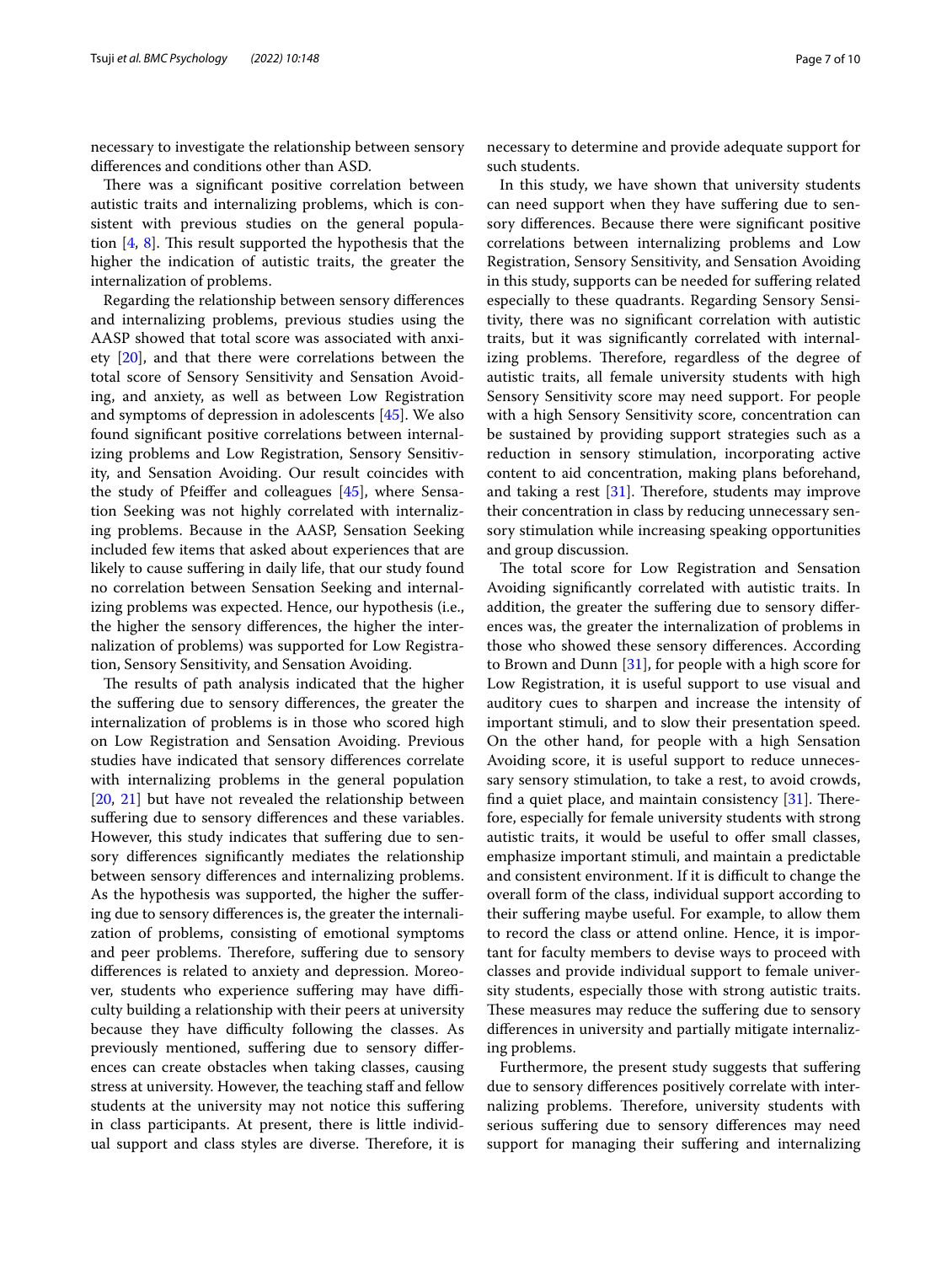problems elicited by them. Above all, it may be necessary to provide support where responses to items in the questionnaire revealed a relatively high degree of sufering. For example, positive responses to "Sometimes I cannot catch what the teacher says during the class" and "It is distressing to be in a crowded classroom or school cafeteria because I do not like to get too close to others" are useful warnings. On the other hand, the need for support for female university students may be low for items where students report little sufering. However, the assessment of sufering due to sensory diferences are based on the AASP, which uses items related to sensory abnormalities that are common in ASD individuals but rarely seen in general population. Therefore, further research on females with ASD is needed because ASD students may suffer even for items where many students reported little or no sufering in this study.

The current study has four limitations to note. First, the sample was limited. Although it is signifcant that we investigated female university students in the general population for this study, it is necessary to conduct an investigation of male university students and determine if there are gender diferences. In addition, it is also necessary to study the general population across a wider range of age groups. Second, there were few items in the questionnaire relating to sufering due to sensory diferences at university. We will be able to determine more methods for supporting students by developing more items and analyzing their responses. Furthermore, although we developed the sufering scale based on the AASP and did not include the items in the Sensation Seeking subscale, some items in Sensation Seeking, such as "Seeks all kinds of movement and this interferes with daily routines (for example, can't sit still, fdgets)" in the original SP, may indicate sensory experiences that induce sufering. Further studies including items of Sensation Seeking and in more varied situations are needed. We also need to standardize this questionnaire in relation to sufering due to sensory differences because we could not sufficiently confirm its reliability and validity in this study. Third, because this study was cross-sectional, it is necessary to conduct a longitudinal study to discover and investigate the causal relationships between each variable. Fourth, the Cronbach's alphas of the AQ-10, some subscales of sufering due to sensory diferences, and internalizing problems measured by the SDQ in this study were not sufficiently high. A previous study reported that the Cronbach's alpha for AQ-10 was 0.72 in the clinical group and 0.45 in the control groups  $[46]$  $[46]$ . The Cronbach's alpha in our study was 0.69, which may be because our study was conducted with healthy individuals. Further research using more reliable measures, such as the AQ-50, are necessary. Regarding sufering, all subscales included two or three items. More items related to sufering due to sensory diferences need to be developed. Moreover, further research should be conducted with individuals who have higher sensory diferences because few participants suffered from some items included in the suffering scale. Regarding SDQ, the validation study for the internalizing subscale on the SDQ reported that the Cronbach's alpha of internalizing problems was 0.66 in the self-reported SDQ and that it indicates better internal reliability than the subscales covering emotional symptoms and peer problems [[35\]](#page-9-5). The Cronbach's alpha of internalizing problems in our study was 0.68, indicating some degree of reliability. Moreover, further research using more detailed scales is needed to investigate how sufering due to sensory diferences relates to anxiety, depression, and peer problems because the SDQ measures relatively broad internalizing problems.

Further research of the general population could reveal sensory diferences for factors other than autistic traits, and the resultant sufering. Additionally, this could help design support systems for people with high sensory differences in school and elsewhere, enabling them to lead a better life.

# **Conclusions**

This study for the first time showed that suffering due to sensory diferences mediate the relationship between sensory diferences and internalizing problems. Autistic traits were correlated with Low Registration and Sensation Avoiding, and the higher the sufering due to sensory diferences was, the greater the internalization of problems in those who scored high on these indicators. Sufering from sensory diferences can form obstacles in classes, which induces stress at the university. Therefore, it is necessary to develop and provide adequate support to students who sufer from sensory diferences.

#### **Abbreviations**

AASP: Adult/adolescent sensory profle; AGFI: Adjusted goodness-of-ft index; AQ: Autism spectrum quotient; AQ-10: Short autism spectrum quotient; ASD: Autism spectrum disorder; DSM-5: 5Th edition of the diagnostic and statistical manual of mental disorders; CFA: Confrmatory factor analysis; CFI: Compara‑ tive ft index; CMV: Common method variance; FDR: False discovery rate; GFI: Goodness-of-ft index; RMSEA: Root mean square error of approximation; SDQ: Strength and sufering questionnaire; SP: Sensory profle.

#### **Supplementary Information**

The online version contains supplementary material available at [https://doi.](https://doi.org/10.1186/s40359-022-00854-0) [org/10.1186/s40359-022-00854-0](https://doi.org/10.1186/s40359-022-00854-0).

<span id="page-7-0"></span>**Additional fle 1**: The items of the sufering due to sensory diferences in university, and mean and SD of each item.

<span id="page-7-1"></span>Additional file 2: The questionnaire of the suffering due to sensory differences in university.

**Additional fle 3**. Raw data.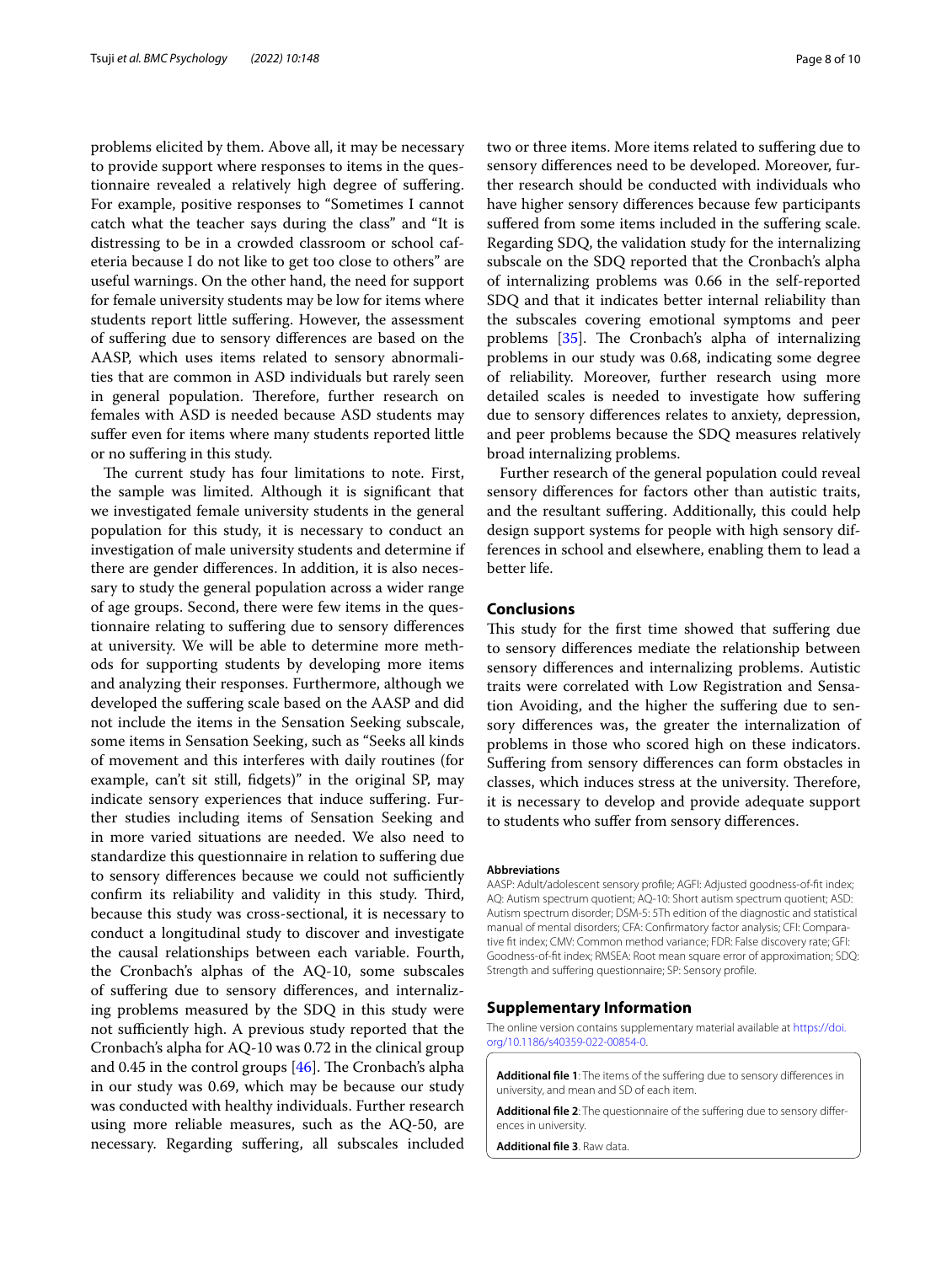#### **Acknowledgements**

Not applicable.

### **Author contributions**

YT conceived of the study. YT, YY, SM collected the data. YT, MS, AS, SM, SI analyzed the data. YT, MS, AS, SM drafted the manuscript. SI, YY, MO, YF, TK provided critical comments on the manuscript. All authors are read and approved the fnal manuscript.

#### **Funding**

This research was funded by Institute for Education and Human Development, Ochanomizu University. The funders had no role in study design, data collection and analysis, decision to publish, or preparation of the manuscript.

#### **Availability of data and materials**

The dataset for this analysis is available in the Additional fle [3.](#page-7-1)

#### **Declarations**

#### **Ethics approval and consent to participate**

Ethics approval was obtained from the ethics committee of Ochanomizu University (IRB 2018–111). The procedures used in this study adhere to the tenets of the Declaration of Helsinki. Each participant provided written informed consent prior to survey participation.

#### **Consent for publication**

Not applicable.

#### **Competing interests**

The authors declare that they have no competing interests.

#### **Author details**

<sup>1</sup> Graduate School of Humanities and Sciences, Ochanomizu University, 2-1-1 Otsuka, Bunkyo, Tokyo, Japan. <sup>2</sup>Institute for Education and Human Development, Ochanomizu University, Bunkyo, Tokyo, Japan. <sup>3</sup> Faculty of Core Research, Ochanomizu University, Bunkyo, Tokyo, Japan. <sup>4</sup>Institute for Human Life Innovation, Ochanomizu University, Bunkyo, Tokyo, Japan. <sup>5</sup>Graduate School of Arts and Letters, Tohoku University, Sendai, Miyagi, Japan. <sup>6</sup>Faculty of Human Studies, Shirayuri University, Chofu, Tokyo, Japan.

### Received: 25 November 2021 Accepted: 1 June 2022 Published online: 13 June 2022

#### **References**

- <span id="page-8-0"></span>1. American Psychiatric Association. Diagnostic and statistical manual of mental disorders (5th ed.). Arlington, VA: American Psychiatric Association; 2013.
- <span id="page-8-1"></span>2. Baron-Cohen S, Wheelwright S, Skinner R, Martin J, Clubley E. The autism-spectrum quotient (AQ): evidence from asperger syndrome/highfunctioning autism, males and females, scientists and mathematicians. J Autism Dev Disord. 2001;31:5–17.
- <span id="page-8-2"></span>3. Happé F, Ronald A. The, "fractionable autism triad": a review of evidence from behavioural, genetic, cognitive and neural research. Neuropsychol Rev. 2008;18:287–304.
- <span id="page-8-3"></span>4. Kamio Y, Moriwaki A, Takei R, Inada N, Inokuchi E, Takahashi H, et al. Psychiatric issues of children and adults with autism spectrum disorders who remain undiagnosed. Psychiatr Neurol Jpn. 2013;115:601–6.
- <span id="page-8-4"></span>5. Wagner RE, Zhang Y, Gray T, Abbacchi A, Cormier D, Todorov A, et al. Autism-related variation in reciprocal social behavior: a longitudinal study. Child Dev. 2019;90:441–51.
- <span id="page-8-5"></span>6. De Bruin EI, Ferdinand RF, Meester S, De Nijs PFA, Verheij F. High rates of psychiatric co-morbidity in PDD-NOS. J Autism Dev Disord. 2007;37:877–86.
- <span id="page-8-6"></span>7. White SW, Oswald D, Ollendick T, Scahill L. Anxiety in children and adolescents with autism spectrum disorders. Clin Psychol Rev. 2009;29:216–29.
- <span id="page-8-7"></span>Ito H, Noda W, Nakajima S, Tanaka Y, Hamada M, Katagiri M, et al. Longitudinal prediction of psychosocial maladaptation in elementary school

based on developmental appraisal by nursery school teachers. Jpn J Dev Psychol. 2016;27:59–71.

- <span id="page-8-8"></span>9. Freeth M, Bullock T, Milne E. The distribution of and relationship between autistic traits and social anxiety in a UK student population. Autism. 2013;17:571–81.
- <span id="page-8-9"></span>10. Loomes R, Hull L, Mandy WPL. What is the male-to-female ratio in autism spectrum disorder? A systematic review and meta-analysis. J Am Acad Child Adolesc Psychiatry. 2017;56:466–74.
- <span id="page-8-10"></span>11. Mandy W, Chilvers R, Chowdhury U, Salter G, Seigal A, Skuse D. Sex differences in autism spectrum disorder: evidence from a large sample of children and adolescents. J Autism Dev Disord. 2012;42:1304–13.
- <span id="page-8-11"></span>12. Rynkiewicz A, Łucka I. Autism spectrum disorder (ASD) in girls. Co-occurring psychopathology. Sex diferences in clinical manifestation. Psychiatr Pol. 2018;52:629–39.
- <span id="page-8-12"></span>13. Tomchek SD, Dunn W. Sensory processing in children with and without autism: a comparative study using the short sensory profle. Am J Occup Ther. 2007;61:190–200.
- <span id="page-8-17"></span>14. Crane L, Goddard L, Pring L. Sensory processing in adults with autism spectrum disorders. Autism. 2009;13:215–28.
- <span id="page-8-13"></span>15. Leekam SR, Nieto C, Libby SJ, Wing L, Gould J. Describing the sensory abnormalities of children and adults with autism. J Autism Dev Disord. 2007;37:894–910.
- <span id="page-8-14"></span>16. Mayer JL. The relationship between autistic traits and atypical sensory functioning in neurotypical and ASD adults: a spectrum approach. J Autism Dev Disord. 2017;47:316–27.
- <span id="page-8-15"></span>17. Robertson AE, Simmons DR. The relationship between sensory sensitivity and autistic traits in the general population. J Autism Dev Disord. 2013;43:775–84.
- <span id="page-8-16"></span>18. Dunn W. The impact of sensory processing abilities on the daily lives of young children and their families: a conceptual model. Infants Young Child. 1997;9:23–35.
- <span id="page-8-18"></span>19. Umeda A, Eto A, Iwanaga R, Suzuki K, Tsujii M. Hattatsu shogaiji/sha eno hannno ijou no hyotei—sensory profle ni tsuite [Assessment of abnormal response to sensory stimuli in individuals with developmental disabilities: about sensory profle]. J Child Brain Dev. 2013; 4.
- <span id="page-8-19"></span>20. Horder J, Wilson CE, Mendez MA, Murphy DG. Autistic traits and abnormal sensory experiences in adults. J Autism Dev Disord. 2014;44:1461–9.
- <span id="page-8-20"></span>21. Yano K, Kase T, Oishi K. The effects of sensory-processing sensitivity and sense of coherence on depressive symptoms in university students. Heal Psychol Open. 2019;6:1–2.
- <span id="page-8-21"></span>22. Kasahara M. Behavioral characteristics for each life stage—adolescence/ adulthood: female. In: Kamio Y, editor. A guide to support people with autism spectrum disorders for each life stage. Tokyo: National Institute of Mental Health, National Center of Neurology and Psychiatry; 2010. p.  $10-2.$
- <span id="page-8-22"></span>23. Robertson AE, Simmons DR. The relationship between self-reported sensory experiences and autistic traits in the general population: a mixed methods analysis. Focus Autism Other Dev Disabl. 2018;33:182–92.
- <span id="page-8-23"></span>24. Harada S. The relationships between the awareness of difficulties resulting from developmental disorders in college life, passivity, and psychological stress response. Jpn J High Educ Disabil. 2019;1:45–51.
- <span id="page-8-24"></span>25. Shinoda H, Nakakuki S, Shinoda N, Takahashi T. Special needs related to developmental disorders in college students and social skill training as a transitional support for perceived difficulties. J Psychol Inst Rissho Univ. 2017;15:7–17.
- <span id="page-8-25"></span>26. Howe FEJ, Stagg SD. How sensory experiences affect adolescents with an autistic spectrum condition within the classroom. J Autism Dev Disord. 2016;46:1656–68.
- <span id="page-8-26"></span>27. Jones EK, Hanley M, Riby DM. Distraction, distress and diversity: exploring the impact of sensory processing diferences on learning and school life for pupils with autism spectrum disorders. Res Autism Spectr Disord. 2020;72:1–12.
- <span id="page-8-27"></span>28. Allison C, Auyeung B, Baron-Cohen S. Toward brief "red fags" for autism screening: the short autism spectrum quotient and the short quantitative checklist in 1,000 cases and 3,000 controls. J Am Acad Child Adolesc Psychiatry. 2012;51:202-212.e7.
- <span id="page-8-28"></span>29. Lundin A, Kosidou K, Dalman C. Measuring autism traits in the adult general population with the brief autism-spectrum quotient, AQ-10: fndings from the stockholm public health cohort. J Autism Dev Disord. 2019;49:773–80.